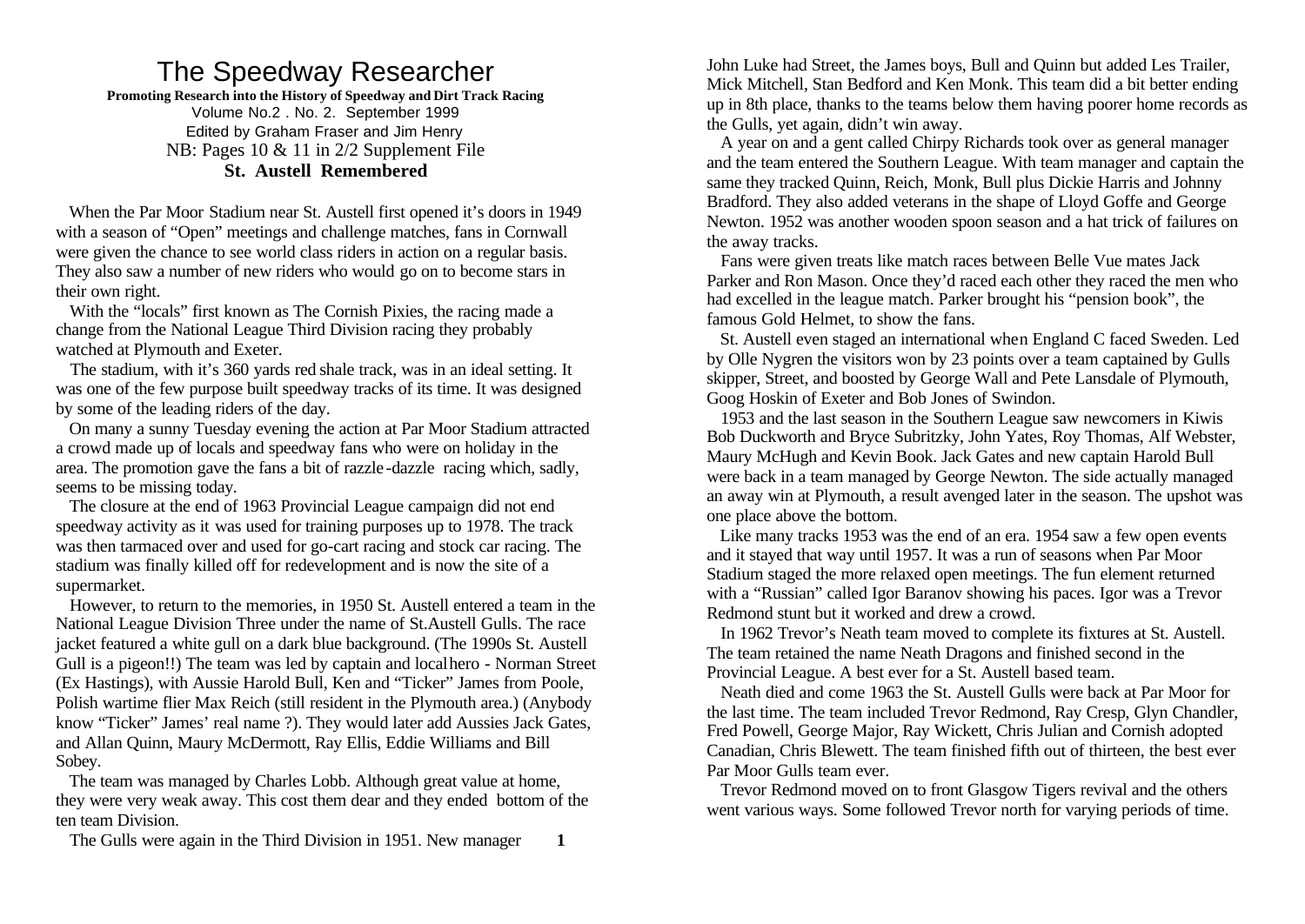These are still fond memories of **Eric Abbott** and **Fred Paul** who followed the Gulls over their life at Par Moor Stadium. The editors thank Eric and Fred for sharing their memories and welcome similar articles. **2**

> Graham Fraser's History of the Portsmouth Area - Part One Chalton Speedway - 1928

The village of Chalton on the borders of Hampshire & Sussex, North of Portsmouth near Horndean, was an unlikely setting for a dirt track in the pioneer days of 1928. Indications were that this quarter mile dirt track was built by a Mr E L Jones who may have owned the field in which the track was built. Mr Jones (Club Sec.) established the Chalton Motor Racing Club to help local riders (charged 6d (2 1/2p) a head) and Southern Clubs to hold events and the track opened for practice in June 1928.

 Perhaps encouraged by the growing interest in dirt track racing the Club organised pukka meetings the first of which ran on Sunday, 15th July 1928 attracting riders from across the South coast. Reports of that first meeting indicated that the track was banked, although the excitement of the new sport saw many riders crash. Like many early dirt track meetings racing was split up into categories: 350cc Winner: Redding (AJS) ; 500cc Winner: Redding (AJS); Unlimited Winner: Allbrook (Ariel); Sidecars Winner: Copps (Norton) and Cars Winner: Huxley (Morris). Unfortunately for the spectators no programme was produced which made it very difficult for them to follow the heats.

 The Portsmouth press advertised the second meeting on Sunday, 29th July, with such interest that buses from nearby Petersfield meeting the train from Portsmouth at Rowlands Castle station to carry spectators to the track. A crowd of 2000 saw a meeting held in showery weather with a somewhat small number of entrants. Thompson (Velocette) won the 350cc category over 8 laps but with only two riders. The 500cc category was won by Marmon (Triumph) over Wilkinson (BSA), with the press report make great play of Marmon executing some 'hair raising' broadsides. The sidecar race was won by Johnson (Norton) after Stainer (New Imperial) flipped his unit over, a feat repeated by Johnson after passing the line. Marmon "thrilled the crowd between events with an exhibition of broadsiding raising 'oohs and aahs' from the crowd".

 Despite a thorough search of local libraries and newspapers there is no record of any further meetings held at Chalton. A local farmer who still remembers the dirt track recalls that local residents did not think much of their peace being disrupted by noise and crowds and this is the most likely reason the Chalton Dirt Track was so short lived. The 5 acre field where the track was

built is still there today. Despite rigorous research, what happened to Mr Jones and his Club has still to be discovered.

#### **Read about the history of Belle Vue in "The Ace" Magazine. Collectors - you want The Collectors Club Magazine. 3** Portsmouth Copnor - 1929

 In 1928 the Portsmouth Greyhound Racing Company opened a stadium in the Copnor suburb and International Speedways Ltd, under the guidance of A J Hunting built a dirt track at the stadium to introduce the new sport to the Hampshire harbour city, which was planned to open in September. For whatever reason ISL never ran speedway there and it was not until August 1929 that Copnor heard the roar of dirt track bikes, this time under the control of Dirt Track Speedways Ltd. Unfortunately because of the long period of disuse the track was very bumpy and full of potholes, caused by the clay onwhich the cinders were laid being broken up and uneven. Mr Baxter of DTS "tried to make the best of a difficult job by putting suitable and sufficient loads of cinder dust on top" of the 440 yard unbanked track.

 The first meeting was finally held on Saturday 10th August 1929 in front of 'several thousands of spectators'. Star names booked into that first meeting included American ace, Sprouts Elder, Eric Lister, Ivor Creek, Tiger Stevenson, Tommy Cullis, Buzz Hibberd and Aussie, Col Stewart, who put up the best time of the day 91secs (38.5mph). The racing card included: Open Handicap - winner: Clarrie Eldridge (4secs handicap) / Match Race: Sprouts Elder beat Eric Lister over two heats; Golden Gauntlet - winner: Sprouts Elder.

 The second meeting on Sat, 17th August saw Buzz Hibberd (5 secs) win the Open Handicap, Frank Arthur beat Tommy Cullis over two heats of a Match Race and Frank Arthur picked up the Silver Gauntlet. All the winners being seated on Douglas machines. The third meeting the following Saturday saw a new innovation, a three cornered Match race involving four Australians, Jack Bishop, Bluey Wilkinson, Col Stewart and Frank Duckett. Bishop beat Wilkinson in the first heat and Duckett beat Stewart in the second to set up a Duckett v Bishop final. That race saw Bishop leading into the last lap until he fell leaving victory to Duckett. Other events saw Ernie Rickman win the Open Handicap and Jack Bishop win the Scratch Race. The fourth and final meeting of 1929 took place on 31st August 1929 with names like Sprouts Elder, Frank Arthur, Bluey Wilkinson, Buzz Hibberd, Bruce McCallum, Del Forster, Les Maguire, Jack Adams and Don Taylor advertised to ride. Unfortunately a report on this meeting has yet to be traced and help from any 'south coast researchers' would be appreciated here.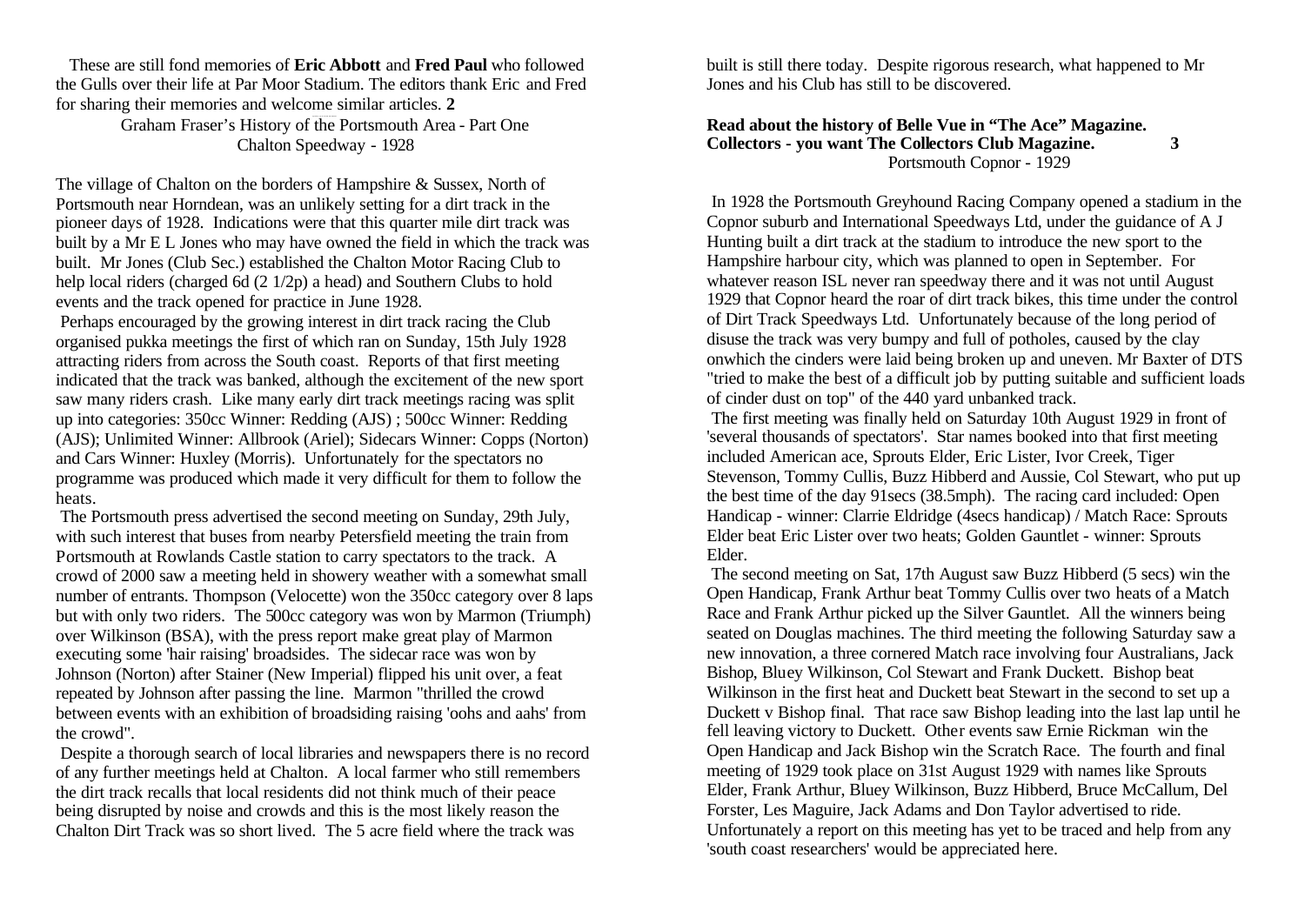Apart from the poor state of the track and lack of track banking, another criticism of the time was the lack of stands or surrounding buildings the absence of which was said to cause " a striking lack of noise"! Dirt Track Speedways management announced at the end that season they were to carry out the required track and stadium improvements for 1930.

## **Vintage speedway coverage - The Vintage Speedway Magazine. 4 Newspaper Information**

**Cardiff** Newspapers- Continued : (88) South Wales Evening Express Sports Final Jan - May 1930; (89) South Wales Echo 1928 - May 1930; (90) South Wales Echo and Evening Express May 1930 - date; (91) South Wales Football Echo 1928 - May 1930; (92) South Wales Football Echo and Express Aug 1930 - date; (93) Weekly Mail and Cardiff Times 1928 - May 1955; (94) Western Mail 1928 - date. (Note : some of these papers carry details of **Pontypridd** and **New Tredegar** 1929 - 1930. May also carry details of **Caerphilly** and **Newport**.)

**Carlisle** : Track : **Kingmoor** is known to have staged one meeting in September 1937. The track is shown on the ordnance survey maps of the era. A 1928 venture at **Harraby** remains unconfirmed.

Newspapers : (95) The Carlisle Journal 1928 - 1965; (96) The Cumberland News 1928 - Aug 1968; (97) Cumberland Evening News 1928 - Aug 1968; (98) Cumberland Evening News and Star (Workington Edition) 1970 - date. This and the other Carlisle papers are likely to carry details of **Workington** both pre and post war.

**Coventry** : Tracks : **Foleshill or Lythalls Lane** which only operated in the pre war era and **Brandon** which has operated in both eras.

Newspapers : (99) Coventry Express Sept 1962 - Sept 1965; (100) Coventry Herald and Free Press 1928 - Nov 1940; (101) Midland Daily Telegraph 1928 - Nov 1941; (102)Coventry Evening Telegraph Nov 1941 - date; (103) Coventry Standard 1928 - Sept 1969.

**Crewe** : Track : **Midland Railways Sports Stadium or Earle Street.** Staged speedway pre war in August 1930 first meeting 13.8.30 featuring Belle Vue assets like Riskit Riley and Slider Shuttleworth. Details of any other pre war seasons not known. Ran in the post war era as Division Two venue 1969 - 1975. The Kings raced on one of the fastest tracks ever.

Newspapers : (104) The Crewe Guardian 1928 (Very good for **Crewe** 1930 and **Warrington** 1930) 1928 - Dec 1965; (105) The Crewe Chronicle 1928 - date. (Pre war coverage very poor.)

**Dartford** : For **Crayford** : Track : **Crayford**. There are indications in the early "Motor Cycling" that some form of speedway activity was taking place in this area before the war. The post war exploits 1968 onwards are probably well covered in the Speedway Star.

Newspapers : (106) The Dartford and District Free Press Dec 1929 - Nov 1937; (107) The Dartford District Bulletin Dec 1937 - Aug 1939; (108) Dartford Reporter 1968 - March 1971.

**Derby** : Track : **No details** (Graham Fraser has seen reports of a track here.)

Newspapers : (109) Derby and Chesterfield Reporter 1928 - March 1930; (110) Derby Daily Telegraph 1928 - Jan 1932; (111) Derby Express 1928 - Jan 1932; (112) Derby Football Express 1928 - Jan 1932; (113) The Derby Mercury 1928 - April 1933. (These may give some information on **Long Eaton** of 1929.)

**Doncaster** : Track : **Greyhound Stadium**. There is a suggestion in one source that this stadium was to run in late 1930. It did operate 1969 and 1970, firstly as the Stallions and secondly as the Dragons.

Newspapers:(114) The Doncaster and Thorne Advertiser 1928 - July 1970; (115) **5**  The Doncaster Chronicle 1928 - Aug 1963; (116) Doncaster Evening Post 1969 - date; (117) Doncaster Free Press and Courier of Coming Events 1928 - date; (118) Doncaster Gazette 1928 - Dec 1950 and Oct 1967 - date. Also **Thorne** and **Stainforth** (The Doncaster papers give coverage, including the odd photograph, of the 1930 activities at nearby towns of **Thorne** and **Stainforth**.)

**Dudley** for **Cradley Heath** : Post war activity started in 1947 and lasted until 1995. Hopefully the Heathens will be back soon, they have been away too long as it is. (did you know they were originally Cradley Cubs and that a history of this track is currently in production ?)

Newspaper : (119) The Dudley Herald 1947 - date.

**Eastbourne** : Track : **Arlington**. Run by the Dugard family from day dot it has been a venue for speedway since pre war days. The records before its league days, which started in 1969, may be a bit hazy at times.

Newspapers : (120) Eastbourne Chronicle 1928 - July 1951; (121) Eastbourne Courier 1928 - May 1950; (122) Eastbourne Gazette 1928 - date; (123) Eastbourne Herald Oct 1938 - July 1951; (124) Eastbourne Herald Chronicle Aug 1951 - April 1967; (125) The Sussex County Herald 1928 - Sept 1938; (126) Sussex in Review June 1949 - Jan 1950; (127) Sussex Review Feb 1950 - Feb 1951.

**Ellesmere Port** : Track : **Thornton Road**. The Gunners staged speedway for many years starting in 1975 and finally closing at the end of 1985.

Newspaper : (128) Ellesmere Port Pioneer 1975 - date.

**Epping :**Track **: High Beech (or Kings Oak)** : The pioneer venue. The place where it all started on 19th February 1928 and a nice rural setting for the sport of dirt track racing. Meetings staged throughout the pre war era.

Newspapers : (129) The Epping Advertiser 1928 - May 1951; (130) The West Essex Gazette 1928 - May 1940.

**Exeter** : Tracks : **County Ground 1929** onward. **Alphington** and **Peamore**. The prewar history is documented in Tony Lethbridge's book and a post war version is due sometime. However, if you want to chase up details for yourself - here are the newspapers for Exeter.

Newspapers : (131) Exeter Post Jan 1970 - date; (132) The Western Times 1929 - Jan 1952; (133); The Western Times and Gazette July 1952 - date; (134) Football Express 1929 - Sept 1939 & Oct 1951 - Dec 1954; (135) Devon & Exeter Daily Gazette 1929 - Feb 1932; (136) Devon & Exeter Gazette March 1932 - June 1952.

**Farnham** : Tracks: **Aldershot Boxhall Lane** & **Aldershot Tongham**.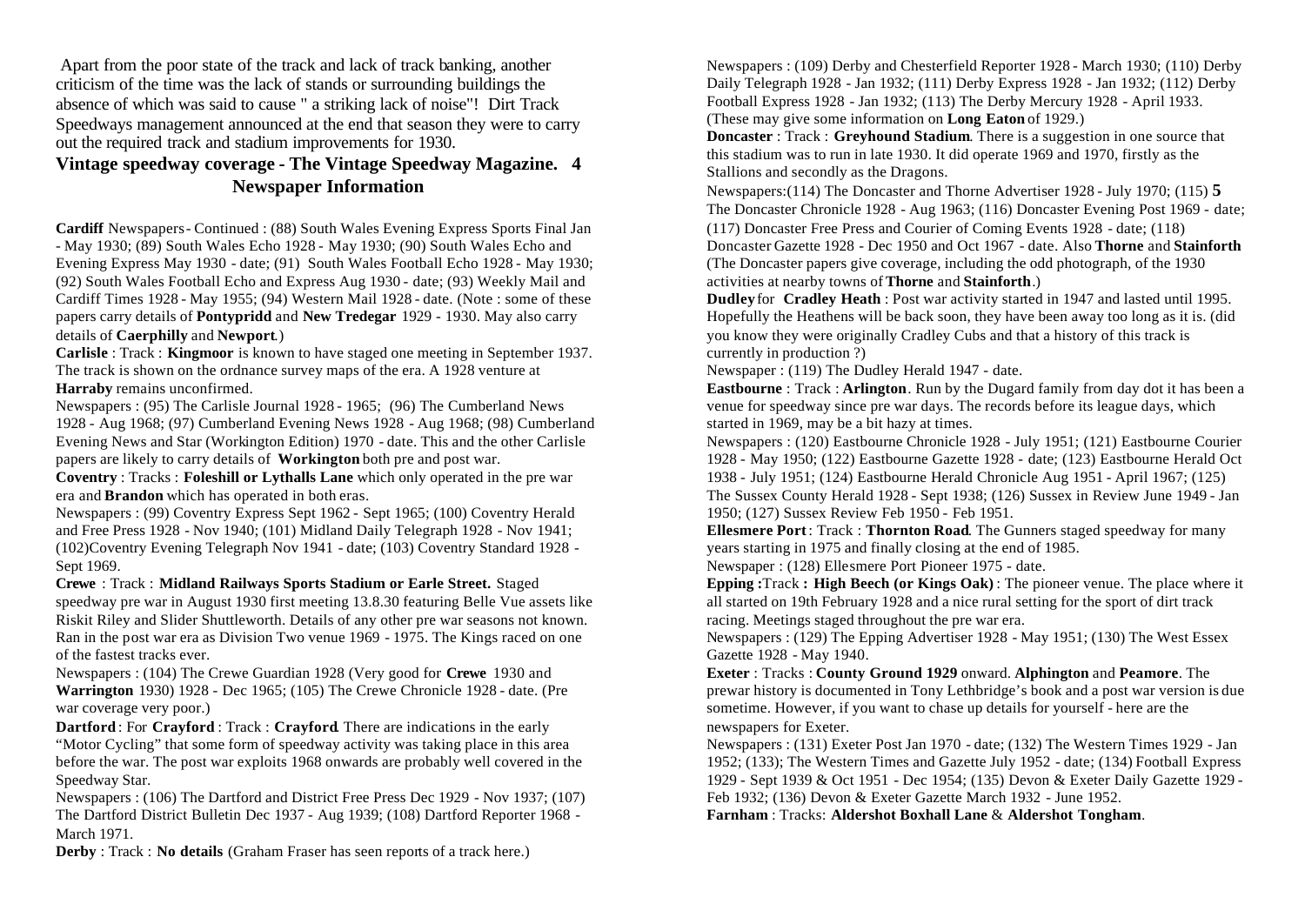Newspaper : (137) The Herald for Farnham, Haselmere etc.; (138) Farnham Herald May 1950 - date; (139) Farnham Herald - Camp Edition 1928 - July 1965; (140) Surrey and Hants News 1928 - July 1965.

**Fleetwood** : Track : **Highbury Avenue**. The enigma of speedway. A track which flourished briefly 1948 to 1951. It has captivated many, especially programme and badge collectors.

Newspaper : (141) The Fleetwood Chronicle 1948 - date. This is held on microfilm at Colindale. Has meeting reports 1948 but no real match details.

**Grays** : Track : **Arena Es sex**. A most modern of venues. When it opened it was even more novel than usual with no safety fence at the track edge.

Newspapers : (142) Grays and Thurrock Express; (143) Thurrock Gazette.

### **Read about the history of Stoke Speedway in "The Potter". 6 1929 English (Northern) Dirt Track League**

Continuing the details of this obscure league. This table, compiled by Trevor James is the same as that published in Vol 1. No. 4 but including Warrington and Manchester White City results. We produce the last of 4 tables produced by Trevor in the next volume and in this edition we provide a table of results and match dates. If you have any heat details for any of the 1929 English

League please pass them to Jim Henry who will compile them into a database. We will update this if necessary.

| P                      | W  | D        | L              | F   | A   | Pts |
|------------------------|----|----------|----------------|-----|-----|-----|
| 20                     | 18 | 0        | $\overline{2}$ | 773 | 411 | 36  |
| 23                     | 17 | 1        | 5              | 777 | 589 | 35  |
| 23                     | 15 | $\theta$ | 8              | 770 | 603 | 30  |
| 23                     | 14 | 1        | 8              | 721 | 653 | 29  |
| 24                     | 11 | 1        | 12             | 708 | 734 | 23  |
| 24                     | 10 | 1        | 13             | 684 | 748 | 21  |
| Newcastle Brough Pk 20 | 10 | 0        | 10             | 622 | 610 | 20  |
| 20                     | 10 | 0        | 10             | 580 | 598 | 20  |
| 23                     | 10 | $\Omega$ | 13             | 654 | 708 | 20  |
| 21                     | 6  |          | 14             | 507 | 741 | 13  |
| 20                     | 6  | 0        | 14             | 503 | 669 | 12  |
| 22                     | 8  | $\theta$ | 16             | 529 | 755 | 12  |
| 19                     | 5  |          | 13             | 484 | 703 | 11  |
|                        |    |          |                |     |     |     |

## **TEAM COLOURS**

 **Sydney Dobson** of Swaffham has produced a list of team colours for the 1929 Southern League teams. Coventry - red and green; Crystal Palace - Orange; Hall Green (Birmingham) - Claret and Blue; Harringay - yellow;

Lea Bridge - black and white; Perry Barr (Birmingham) - pink and blue; Southampton - blue; Stamford Bridge - blue and white; Wembley - red and white; White City, London - red, white and yellow and Wimbledon - red.

 Any offers for the English (Northern Dirt Track) League team colours for the same season ? What did the teams of 1930 use for colours ? Edinburgh is reported as having tartan in their colours that season.

 On the same theme, maybe somebody would like to tell us a bit about early race jackets with team motifs. The first, we think, was Crystal Palace or was it Wembley or even Belle Vue. Most other teams used race jackets with numbers rather than motifs at first. **7**

## **Roll of Honour**

| Roy EATHER                          | Australian Exeter                     |                  | Exeter              | .03.53                          |                                                |
|-------------------------------------|---------------------------------------|------------------|---------------------|---------------------------------|------------------------------------------------|
| .03.53                              |                                       |                  |                     |                                 |                                                |
| <b>Jack EAVES</b>                   | Australian                            |                  | <b>Bathhurst</b>    |                                 |                                                |
| .54                                 |                                       |                  |                     |                                 |                                                |
| <b>Frank ELMS</b>                   | 24 Australian                         |                  |                     |                                 | Sydney Ry. 21.12.35 21.12.35                   |
| <b>Bertil ERIKSSON</b>              | 32 Swedish Stockholm H-YStockholm H-Y |                  |                     |                                 |                                                |
| 29.09.50 Harry EYRE                 | 24 English                            |                  | West Ham            |                                 | West Ham                                       |
| 06.07.53 06.07.53                   |                                       |                  |                     |                                 |                                                |
| Tom FARNDON                         | 25 English                            | <b>New Cross</b> |                     | New Cross 28,08,35              |                                                |
| 30.08.35                            |                                       |                  |                     |                                 |                                                |
| Craig FEATHERBY                     | English                               |                  |                     | Milton K. Peterborough 16.09.83 |                                                |
| 16.09.83                            |                                       |                  |                     |                                 |                                                |
| Ronald Keith FERGUSON 27 Australian |                                       |                  |                     | Townsville 10.09.48             | 16.09.48                                       |
| Lex FIELDING                        | Australian                            |                  | <b>Bundaberg</b>    |                                 |                                                |
| 23.01.71                            |                                       |                  |                     |                                 |                                                |
| Malcolm FLOOD                       | English                               | <b>Norwich</b>   |                     | Poole                           | 02.04.56                                       |
| 02.04.56                            |                                       |                  |                     |                                 |                                                |
| Neils FLOOR                         | 20 Danish                             |                  | Silkeborg           | 01.07.51                        | 01.07.51                                       |
| <b>FORNAL</b>                       | Polish                                | Rzeszow          |                     | <b>Rzeszow</b>                  |                                                |
| .05.78                              |                                       |                  |                     |                                 |                                                |
| <b>John FOUNTAIN</b>                | N Zealand                             |                  |                     |                                 |                                                |
| .51                                 |                                       |                  |                     |                                 |                                                |
| <b>John GARMSON</b>                 | N Zealand                             |                  | Nottingham          |                                 |                                                |
| .31                                 |                                       |                  |                     |                                 |                                                |
| <b>Wayne GARRATT</b>                | 23 English                            |                  | Newcastle           |                                 | Newcastle                                      |
| 13.09.92 28.09.92                   |                                       |                  |                     |                                 |                                                |
| Jimmy GAVROS                        | 21 Australian                         |                  | Adelaide            |                                 | 23.01.70 23.01.70                              |
| Joseph GILBERT                      | 17 Australian                         |                  | Ingham              | 18.08.28                        | 19.08.28                                       |
| Norman GILLESPIE                    |                                       |                  |                     |                                 |                                                |
| <b>Ernie GREENALL</b>               |                                       |                  |                     |                                 | English Unattached Copenhagen26.04.29 28.04.29 |
| Gordon GUASCO                       | 29 Australian                         |                  | Poole Liverpool NSW |                                 |                                                |
| 11.70                               |                                       |                  |                     |                                 |                                                |
| Dusty HAIGH                         | 30 English                            |                  |                     |                                 | Hackney Hackney 15.05.36 15.05.36              |
| <b>Jim HANSBURY</b>                 | 29 Australian                         |                  |                     |                                 | Sydney S.G. 07.03.53 11.03.53                  |
| <b>Vic HARDING</b>                  | 27 English                            |                  |                     | Hackney Hackney 08.06.79        | 09.06.79                                       |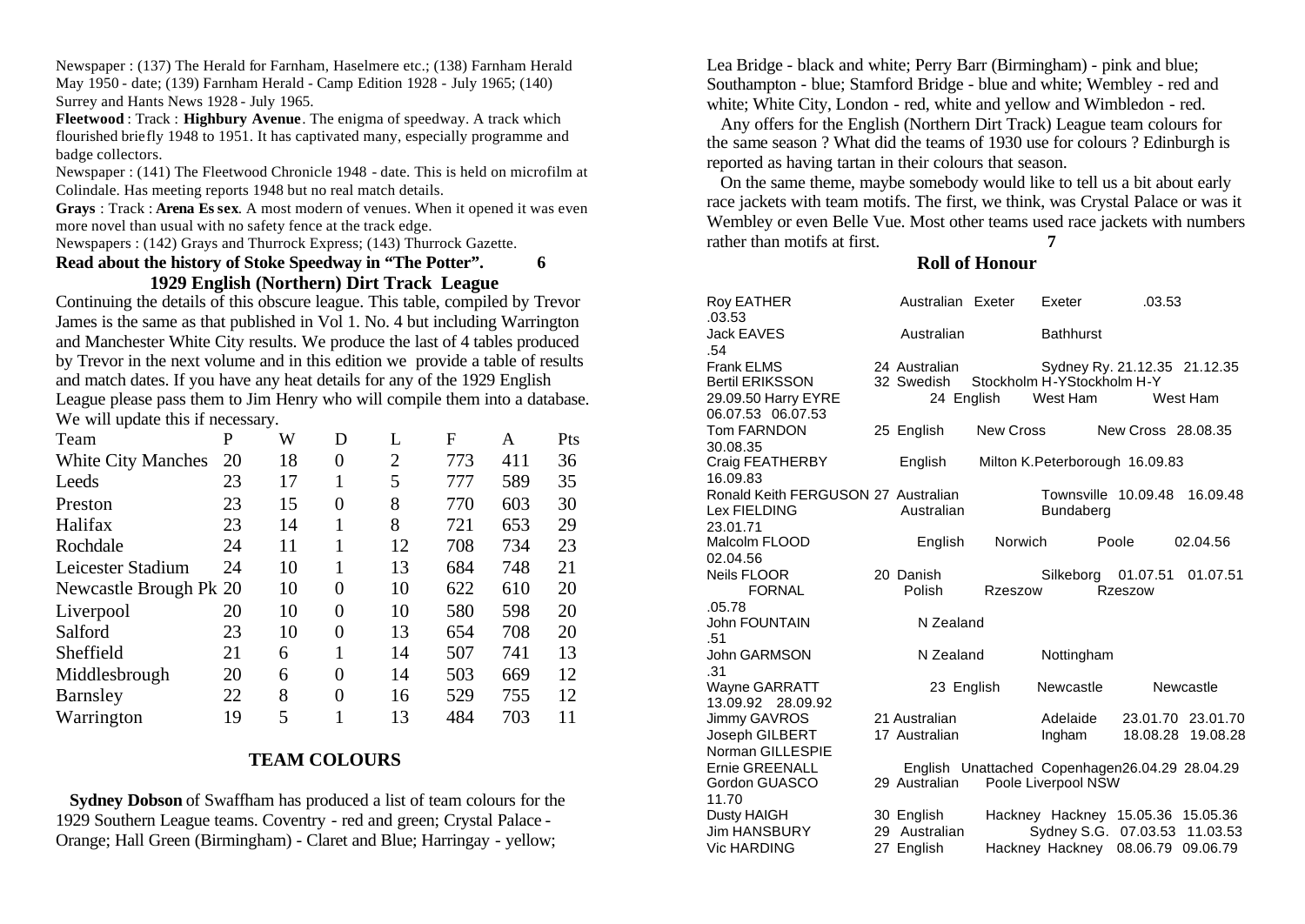Frank HARRIS 20 Australian Sydney S.Gn 06.12.30 08.12.30 Stan HART English Belle Vue Birmingham HG 25.08.37 25.08.37 John HASTINGS English Leeds Leeds .07.30 .07.30 Martin HEWLETT English Buzz HIBBERD Australian Newc'le G. Wentworth 30.12.30 30.12.30 Bob HIBBERT **Australian** Sydney S.G. 10.05.46 10.05.46 Trevor HOBBS Australian Claremont 20.02.70 20.02.70 James HODGES Australian Rockhampton 13.06.59 13.06.59 Kevin HOLDEN 26 English Poole Poole 27.04.77 27.04.77 Barry HOPKIN 27 Australian Sydney Sh.G. 13.11.65 17.11.65 Bob HOWES 21 English Unattached Norwich .11.51 .11.51 Ivor HUGHES 27 Welsh Cradley H. Cradley Heath20.08.66 23.08.66 Alan HUNT English Birmingham South Africa .02.57 .02.57 Ian HUNTER 21 English Wimbledon Iwade 12.04.87 12.04.87

#### **A SLAP ON THE WRIST**

Glynn Shailes berates Jim Henry's comments about the boring Tamworth race jacket. Westy Westwood's Hounds had one with blue and white halves and a red leaping hound. OK so the 1949 one wasn't boring and Jim is prepared to admit he is wrong but the Tammies red T on the black background is poor. **8**

## **TEAM NAMES 2**

In a previous article I looked at team names. This article will round up with a few more and the announcement of my all time favourite.

 Animals are a favourite team name. Dogs feature as Bulldogs (Bristol, Plymouth, Hall Green Birmingham) and Hounds (Tamworth). Big cats are also very popular. Lions were adopted by Cowdenbeath, Hackney, Wembley, Glasgow (1939), Leicester and Paisley while Tigers have raced out of Glasgow, Sheffield, Middlesbrough (as Teesside), Middlesbrough and Shelbourne Park in Dublin. Panthers have had a home in Wigan (Woodhouse Lane), Bradford (Odsal and Greenfields) and are currently residing at Peterborough. Bears came from Middlesbrough at one time.The junior version of many of these animals, Cubs, started at Cradley Heath and could be found jointly at Wolverhampton and Long Eaton as Shuttle Cubs. Cheetahs have a lair at Oxford.

 Less fierce (?) animals are Wolves (Hackney,Walthamstow, Wolverhampton), Wolverines (Wolverhampton), Flying Foxes (Brafield), Badgers (Brafield), Rabbits (High Beech), Hares (Wombwell) and Lambs (New Cross). Scottish training track Bothwell had the Bulls while Belle Vue have the Colts and Doncaster the more mature Stallions. The horse shoe on Leicester's old body colour suggests a horsy connection with the name Hunters. A hunter is a type of horse I think.

 Mythical beasts also feature with Dragons at Cardiff, Neath, Newport and, most oddly, Doncaster.

 The insect world has not been ignored and the most famous must be the Bees. This has been used by Coventry since 1948 and by Dunroyd (Belfast) in 1950. The Wasps started out at Wolverhampton and ended up at Newport where they have recently reestablished a colony. Hornets once had a nest at nearby Rochdale.

 Birds of prey, raptors to give them a generic name, are popular. Hawks were based at West Ham and at Hackney until ousted by Kestrels from Crayford. Falcons have been based at Exeter for years while Eagles have nested at Motherwell, Chapelizod (Dublin), Weymouth and Eastbourne. Other birds include Robins (Swindon), Magpies (Newcastle), Ravens (Reading), Roosters (Rye House), Canaries (Harringay) and Gulls are at St. Austell.

Unspecified Flyers have been based in Fleetwood and Barrow.

 Occupations have been a favourite. The only current artisans are the Potters at Stoke.There have been Glaziers (Crystal Palace), Cutlers (Sheffield), Colliers (Wombwell), Foresters (High Beech), Academic Dons (Wimbledon), Hatters (Luton). Senior citizens were based at Stamford Bridge and were known as The Pensioners. Belle Vue were to call **9**

#### **(This article concludes on page 12)**

their British League Division Two 1968 team The Babes but the Control Board would have none of it.

 Nearing the end we have geographical names in the Brummies (Birmingham), Northern (Odsal Bradford), Teessiders (Middlesbrough) and a 1930s Belle Vue Junior team called the Merseysiders who were based at Liverpool. The Islanders are located on the Isle of Wight which was known as Vectis to the Romans.

 Weather, a great topic of conversation, has given us the Scorchers at Weymouth in the mid 1950s and more recently Lightning has been flashing at Linlithgow which was, for a season, called Lathallan.

 Colours too have been used. Birmingham, it seems, once had The Blues. Continuing in the football vein we had United at Cradley at one time too.

 At the start of the first article I said I would tell you my favourite oddball name. There are two contenders for the title and the runner up is The Chads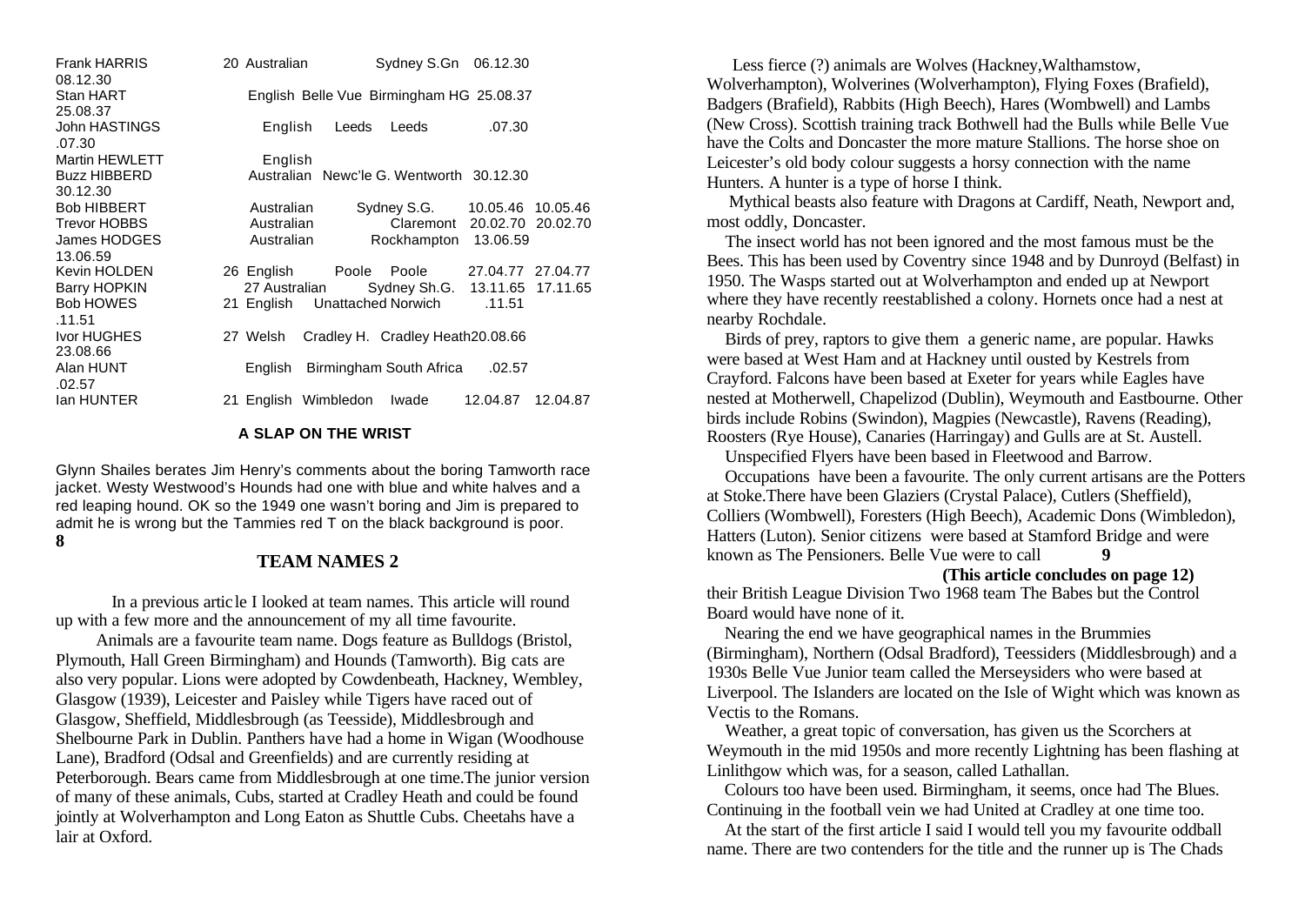which was used by Liverpool in the post war period. Chad was a wartime cartoon character of a nose and eyes looking over a brick wall and it is, in my opinion, a daft name for a team.

 Winner, however, is The Lizods. What a Lizod is is anybody's guess (Feel free to advise or suggest the reason - most amusing will be published) and was the team name used by Chapelizod in Dublin for one season only.

 If I have missed any team names - please let me know and I'll add them to the list.

## **WANT TO SEE YOUR WORK IN PRINT?**

**Peter Oakes, The Old Bakery, 4 The Green, Yaxley, Peterborough.PE7** 

**3LT. Tel. 01733 243988** writes to tell us that Sportsdata Books are interested in publishing new speedway books. If you think you have a possible publication for consideration then please forward a synopsis of the book, 12 sample pages and a stamped addressed envelope to Sportsdata Books at the above address. He is interested to continue publishing books in a similar format to the "Who's Who of British Speedway" and the "Ultimate Speedway Guide 1999", that is with full colour front and back covers, professionally printed and wire bound.

He is also interested in publishing a major volume on the history of the sport, probably in Encyclopaedia form, which would be a hard back publication on sale in the Millennium. If you think you could provide information for this publication then please contact us outlining your specialist field. It is his intention to work closely with enthusiastic researchers to provide a full and comprehensive history of the sport but he accepts that this is a long-term project. (Fax 01733 243790.) **12** *!!!!!! GET* 

*YOUR SLEEVES ROLLED UP!!!!!*

 As ever we give you some suggestions for research work. The venues are pretty hazy and there is scope for some original work. If any take your fancy, give Jim Henry a call and he'll help you as much as he can.

 **Bolton**, probably better known as a football hotbed, had speedway in the pioneer year at a stadium known as **Raikes Park**. They opened sometime in 1928 and entered a short lived team in the 1929 Northern or English Dirt Track League.

 **Salford**, the track in the town (now to all intents and purposes a part of Manchester) immortalised in the song "Dirty Old Town", is yet another track which opened in 1928. It was an early base for Aussie star Ron Johnson and pioneer promoter John S. Hoskins. Albion Speedway entered a team in the

1929 Northern or English Dirt Track League but ran into financia l trouble towards the end of that season. The local Salford paper does give meeting reports.

 **Seaforth** is an area of Liverpool and staged speedway at the local stadium in the 1930s. It is mentioned in passing in Motorcycling. Full details of its history are in need of some digging.

 **Stockport (Hazel Grove)** south of Manchester, had its own track in 1937. Yet again it is given passing mention in the Motorcycling magazine of the day. The stadium was a greyhound stadium located between two huge brick railway bridges to the east of the road south out of the town. The Stockport papers don't carry anything about **Hazel Grove,** so where details will come from is a bit of a worry. Maybe there is a local history society able to help.

 The big **Audenshaw** track in Manchester is an interesting project for someone. It was a bit of a danger venue with a bad record of fatalities. Some contemporary photographs confirm the track missed bits of a safety fence. It staged meetings outwith the ACU because of the lack of a complete fence and many of the riders used aliases. An example is Dan De Lyon. In 1929 the ACU banned every rider who took part in a Sunday meeting at Audenshaw. Some apologised and were returned to the fold other just kept going with the alias on the unlicensed circuit.

 Luton is the home of the famous Luton boather hat but in speedway terms the most famous person we know raced at **Luton** was Tommy Price (the Wembley man, not the Liverpool based rider.) This circa 1935 venue is in need of research as we don't know much about it.

 Our next issue will encourage you to think about work on **Rochester** in Kent, **Blackpool** which is supposed to have had two tracks, **Droylsden** near Manchester, **Northampton** which had two venues and **Smallford** which is located to just to the north of London. **13**

# **TRACK RECORD UPDATE**

We continue to serialise John Jarvis' records of tracks.As ever we welcome any updates. These must be accompanied by details of the source of the information. (Errata Aldershot Boxhall Lane 8 meetings 1929.) AMMANFORD: (Wales) Long track venue used 12.9.1970. Need details. ASPATRIA : Brayton Domain Speedway near Aspatria. Track length : Not known. 1st meeting : Not known. Years of Operation : 1971 as a training track. Located in a quarry on Forestry Commission land. (N) AUDENSHAW : Ashton Old Road, Audenshaw, Manchester. Track Length : 880 yards 2 inches. 1st meeting : 3rd March 1928. Years of Operation : 1928 -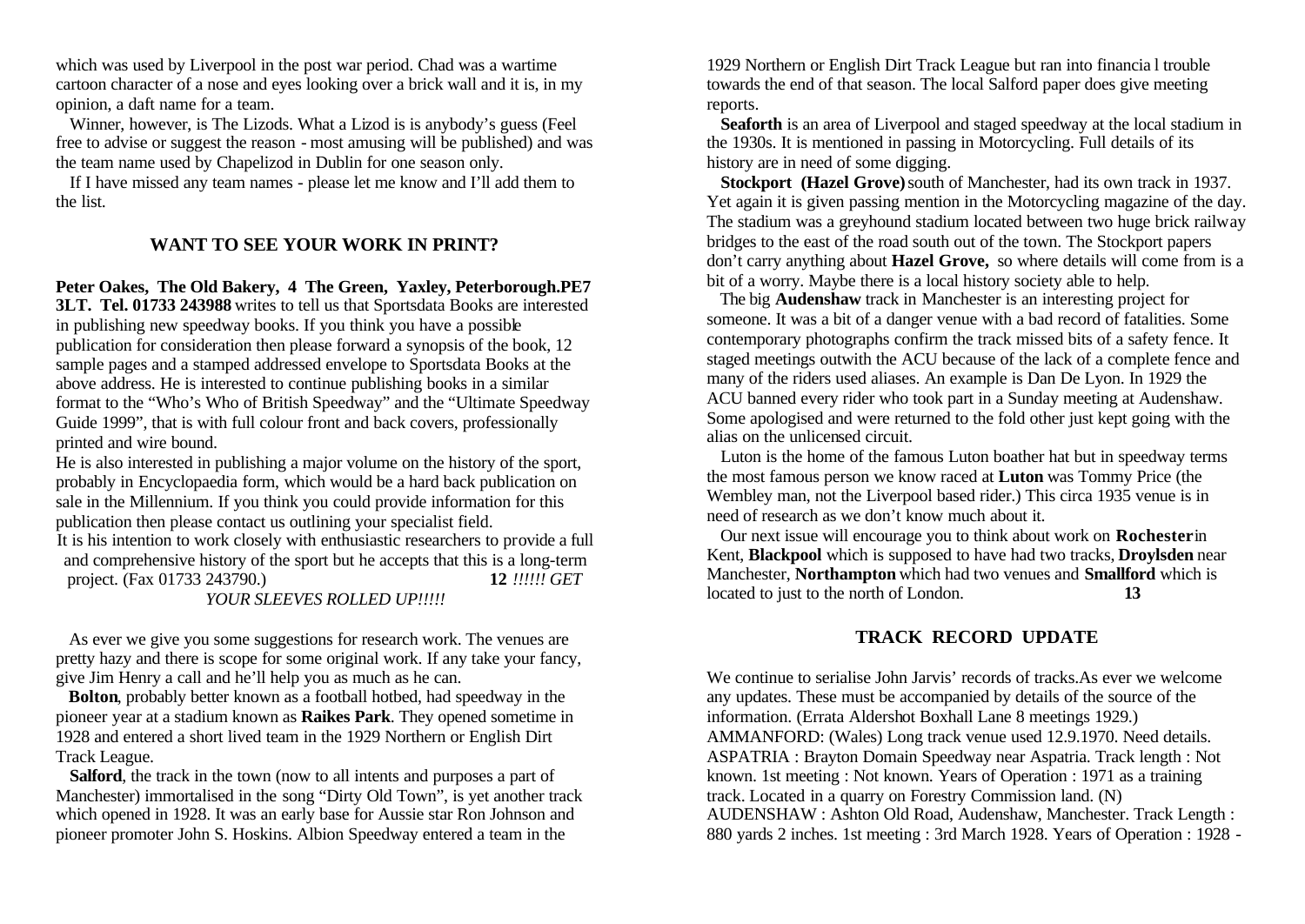1931 0pen meetings only. The track was originally a trotting track known as The Snipe. It was later used as a greyhound stadium about 1932 before it was redeveloped for housing. For other snippets see page 13. (U) AYCLIFFE : Alternatively Newton Aycliffe. : Aycliffe Trading Estate, County Durham, Near Darlington. Track Length : 370 yards. 1st Meeting : Not known. Years of Operation : 1952 Training Track. The grass inner surface of the dog track was used for a demonstration in 1948. The track was built in 1952 using power station ash from Darlington Power Station. It was

subsequently used for stock car racing. (U).

AYR : Dam Park, Ayr. Track Length : Not Known. 1st Meeting 19th July 1937. Year of Operation : 1937 Open (2 meetings 19.7 & 18.8.) A cinder track was laid for the events promoted by the Stobart Brothers. Second meeting featured a Workington v Lancaster team match. The stadium was later used for athletics. (N).

BARNET : Practice Track used 1929. Further details needed.

BARNET : May's Lane, Barnet (Bottom of Barnet Hill.) Track Length : Not Known. 1st Meeting : Not Known. Years of Operation: 1928 - 1938 Open meetings. A wee bit of confusion as to the status in the early years. May have been two tracks here, a grass track and a dirt track speedway. May have been known as Watford Speedway in 1938. Used on Sunday afternoons. Some local newspaper detective work needed.

BARNSLEY : Lundwood Stadium, Nr Barnsley. Track Length 1928 - Over 500 yards. 1930 380 yards. 1st Meeting : 29th May 1928. Years of Operation : 1928 Open; 1929 English Dirt Track League; 1930 Northern League. Reportedly built on a hillside with the safety fence built using turf removed from the line of the track. Closed mid season 1930.

BALLYMENA : Showground. Track Length : 440 yards. 1st Meeting : 13th July 1982. Year of Operation : 1982. One meeting staged at this Irish venue which was a stock car and hot rod track. Ivan Mauger Select 38 Cradley Heath 40. **14**

### **Subscribe to The Speedway Researcher - Help Record History**

BARROW : Location not known. Track Length : Not known. 1st Meeting : Not known. Years of Operation : 1952. Training Track. Cliff Hindle, a rider himself and father of Barrow and Workington rider Ian Hindle, was involved in this venture. Further details needed. (N)

BARROW : Holker Street, Barrow in Furness. Track length : 415 yards. 1st Meeting : 19th June 1930 \* A week before a grass track event had been staged at the stadium to see what interest there was in speedway.

Years of Operation : 1930 Open; 1972 Open Then British league Division Two (BL2). 1973 - 1974 BL2. Built round the Barrow F. C. football pitch the Holker Street track was wiped out by stadium development in 1976.

BARROW : Little Park, Roose, Barrow in Furness. Track Length : 0.2 Mile. 1st Meeting : 1st June 1931. Years of Operation : 1931 - 1932. Open. Stadium was on a site used by the local rugby league club. Now a housing site. It opened, was closed down almost immediately due to track problems, and reopened once the ACU was happy with the venue. (U)

BARROW : Park Road Industrial Estate, Barrow in Furness. Track Length : 300 yards. 1st Meeting : 16th August 1977. Years of Operation : 1977 Open; 1978 National League; 1981 Home for homeless Berwick Bandits 18.4 - 6.6); 1983 Training Track; 1984 Open; 1985 Open. Since used on informal basis by Grant McDonald. Team nickname : (Furness) Flyers and Blackhawks. Track has now gone. (U).

BELFAST : Dunmore Park, Alexandra Park Avenue, Antrim Road, Belfast, BT15 3ED. Track length : 316 yards. 1st Meeting : 20th May 1950. Years of Operation : 1950; Open; 1968 - Open. Team Name : Belfast Bees. Built inside a greyhound stadium. There are reports of meetings in the some of the contemporary speedway press. (U).

BELFAST : Gibson Park. Address not known. Track length : 440 yards. 1st Meeting : 1947. Years of Operation : 1947 Open. 1947 Training Track. Hazy daisy on this. Need some work as we said in an earlier issue. BELFAST : Windsor Park. Address not known. Track length : Not known. 1st Meeting : 29th September 1928. Year of Operation : 1928 Open. Three meetings known about in 1928. Norrie Isbister raced here and faced Fay Taylour in a match race. Norrie hated the place!!!This is another in need of a bit of hard digging. Did it run any other seasons ? (U)

BELLE VUE : Greyhound Stadium, Kirkmanshume Lane, Gorton, Manchester. (We make an exception to our rules for Belle Vue - they are a bit special and deserve special treatment.) Track Length : 440 yards. 1st Meeting 28th July 1928. Years of Operation : 1928 Open; 1988 - 90 British league; 1991 - 94 British League Division One; 1995 - 96 Premier League; 1997 - 1999 Elite League. This the original Belle Vue track which lay dormant as a speedway venue for fifty years before called to serve the sport again. Wrongly

identified as the first greyhound stadium to open in the UK. (U). **15** BELLE VUE : Zoo Gardens, Hyde Road, Manchester. Track Length : Varied from 426 yards to 416 yards over the years. 1st Meeting : 23rd March 1929. Years of Operation : 1929 English Dirt Track League, 1930 Northern League; 1931 Northern and Southern Leagues: 1932 - 33 National League (NL); 1934 : National League Division 1 and 2 (NL1&2); 1935 - 36 (NL) 1937 NL and Provincial League; 1938 NL and Reserve League; 1939 NL1 & 2 and ACU Northern Cup; 1940 - 1945 Open; 1946 (NL); 1947 - 56 NL1; 1957 - 64 NL; 1965 - 1967 British League (BL); 1968 - 1969 British League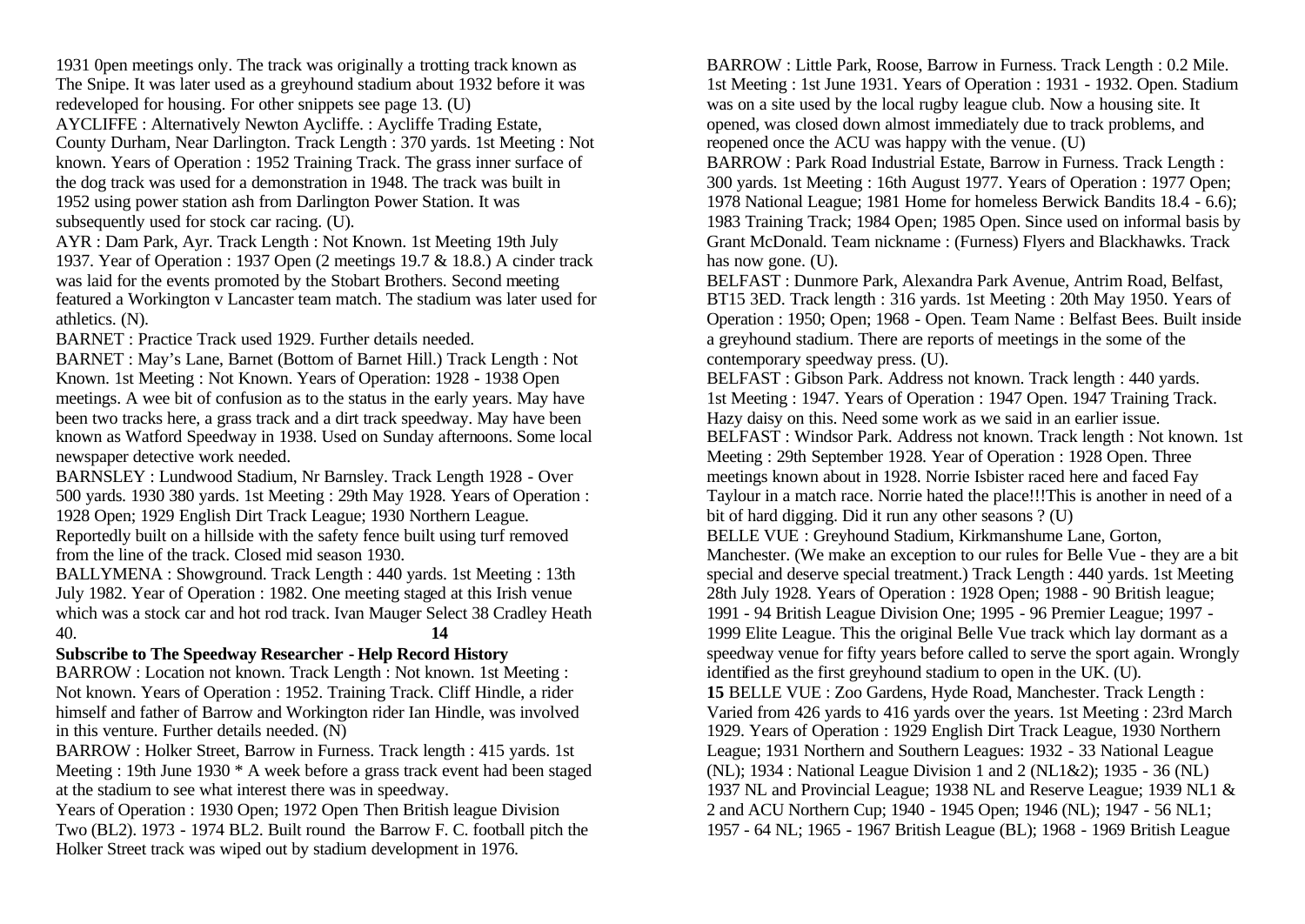Divisions 1(BL1) and 2; 1970 - 74 (BL1); 1975 - 87 (BL). A glorious history. Sadly missed. Now the site of a car auction operation.

BERWICK : Berrington Lough Stadium, Arncroft, Near Berwick Upon Tweed. Track Length : 253m.1st Meeting 24th April 1982. Years of Operation : 1982 - 90 National League; 1991 British League Division One; 1992 British League Division Two; 1993 Open; 1994 British League Division Three; 1995 Amateur League. Built to replace the Berwick Bandits home at Shielfield, this deep rural venue closed when speedway returned to Berwick. Now just mouldering away. Had a small training track immediately to the east of the main stadium track. (Length 120 yards operated 1989 - 91 and 1993.) (N). BERWICK : Shielfield Park, Tweedmouth, Berwick Upon Tweed. Track Length : 443 yards. 1st Meeting : 18th May 1968. Years of Operation : 1968 - 74 British League Division Two; 1975 - 76 New National League; 1977 - 80 National League; 1995 - Noise Test. 1996 - Conference League; 1997 - 98 Premier League. A big track round the Berwick Ranger s football pitch. Originally operated by the Taylor Family then David Fairbairn. Closed after a dispute with Berwick Rangers F. C. Reopened by Mike and Yevette Hope. (U).

BETHERSDEN : near Ashford, Kent. Track Length : 320 yards. 1st Meeting : Not Known. Years of Operation : 1968 - 1971 Training Track. Opened by Reg Luckhurst. Closed down due to noise complaints. (N).

BIRMINGHAM : Birmingham Wheels Project, Bordsley Green, Birmingham. Track Length : 330 metres. 1st Meeting : 2nd September 1984. Years of Operation : 1984 Open; 1985 - 86 National League. The stadium was meant to be used for a number of motor sport uses. Still in use as a stock car track and features on cable television. (N).

BIRMINGHAM : Motordrome - Greet, Colebrook Road, Birmingham. Track Length : 350 yards. 1st Meeting : 6th August 1928. Year of Operation : 1928 Open. Not used for many meetings in 1928 the track was built by the Birmingham Motor Cycle Club in the grounds of the BSA factory and used as

a test track for the factory dirt track bikes. (U).

### **Support Britain's only weekly Speedway Magazine - The Speedway Star - 16 CAN YOU HELP ??**

We will provide names of those searching for information. If the person has not been mentioned in **The Speedway Researcher** in earlier editions we will also give their address. Please ask for specific information if you can. This makes it much easier to assist you.

Joint Editor **Jim Henry** would like the help of someone with a knowledge of London. Can anyone tell me the areas in which each London track was based in relation to the British Library Catalogue. The information is needed to allow the compilation of the newspaper information for the London tracks.

**Chris Byles** is looking for information on the "Chipchase" JAP. We think this is a normal JAP in a frame made by Mr Auddy Chipchase - in the post war era umpteen folk made frames - but maybe somebody could do us an article about frame builders.

**Keith Farman** is looking for a photograph of Jimmy Golding who rode for Yarmouth 1952 - 53.

**Bob Ozanne** (See Our Friends Out There) is seeking heat details for Coventry v Belle Vue 26.5.1932.

**Alan Bates** is still seeking heat details for Walthamstow's away matches at Aldershot 6.9.50; Dublin Eagles 23.5.51; Wolverhampton 31.8.51 to complete his records of the Wolves history.

**Bernard Brinkley** is seeking information about the plastic badges which featured portrait pictures of speedway riders. He would like to know who produced them and the period of time over which they were produced. Bernard is also interested in Ipswich Speedway, especially the 1950's era.

**Mike Craven** is seeking details of Angus McGuire (came from Hamilton, Scotland was a wartime paratrooper and post war Glasgow junior), Jeff Crawford, Russ Pursehouse, Alf Parker, Ray Harker, Archie Cowells and Geoff Culshaw, after Fleetwood closed in 1952.

**Michael Gardner 65 Lindley Street, Norwich NR1 2HF** is looking for Date (D), Place (P) and Country (C) of birth for the following riders : John Mills DPEngland; Roger Mills BPC; Peter Moore P; Gote Nordin DPSweden; Paul

O'Neil DPC; Brian Paddington DPC; Nils Paulsen DPNorway; Geoff Penniket P; Tony Pilotto P; John Poyser P; Alan Rivett PC; Jim Ryman DPC; Alan Smith DPC; Mitch Shirra D; John Stokes P; Peter Swain DPC; Peter Taylor D; Roy Trigg DPEngland; Doug White D; Eric Minall DPEngland; Tommy Sweetman DPEngland; Graham Coombes DPC: Don Smith DPC;

Maury McDermott DPC; Sandy McGillivray DPC; Les McGillivray DPEngland; Ray Cresp DPAustralia; Gordon McGregor Dunfermline, Scotland; Brian Osborn PC; Ken Vale PC; Ken Adams DPEngland; Bill Andrew DPNew Zealand. **17 Research Progress**

The maifesto in Vol. 1 No.1 set up a list of tasks. Here we look at the progress to date and indicate who is doing the work.

1. The establishment of a record of all tracks which staged speedway racing in Great Britain and Ireland. The record would include details of track address,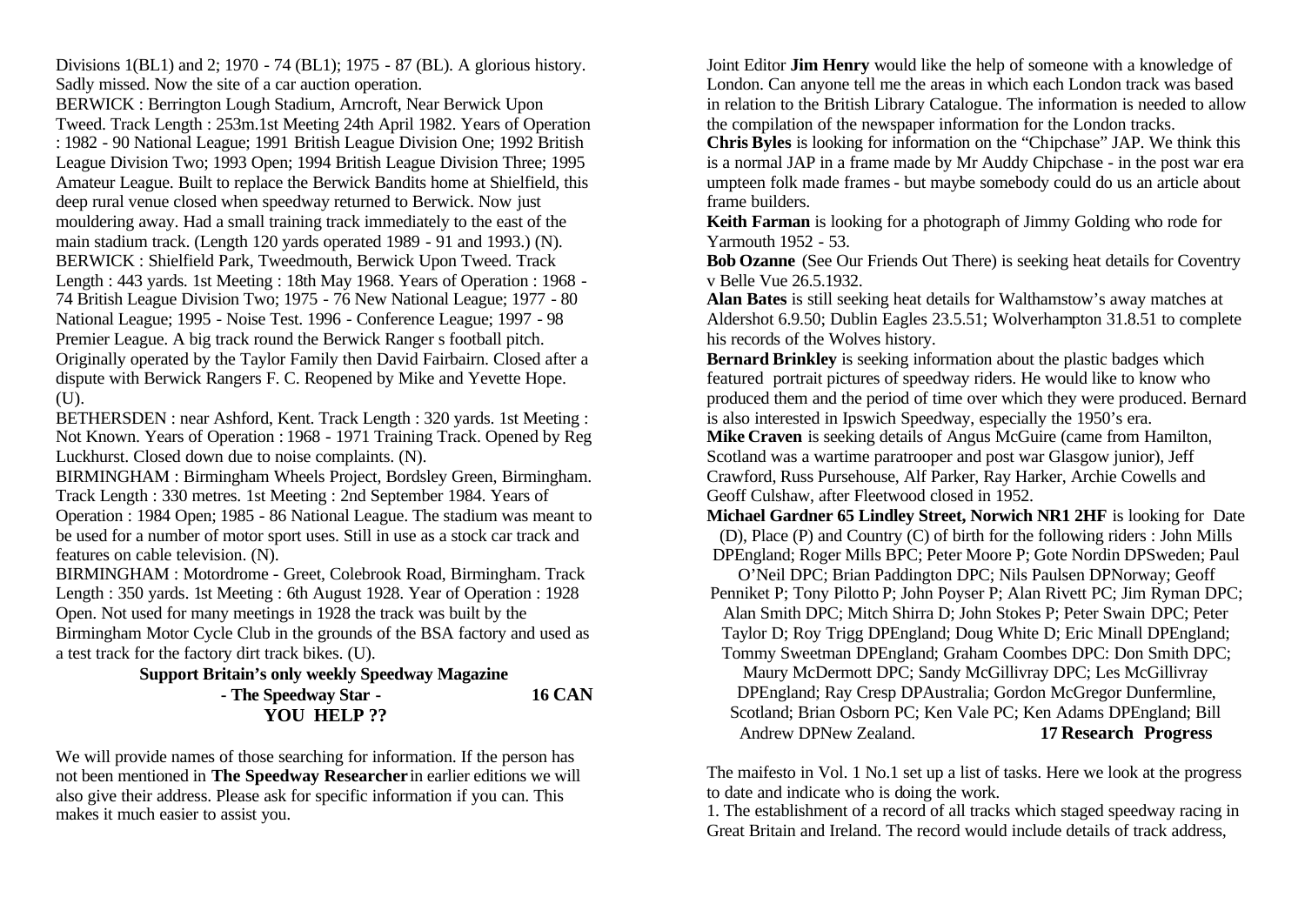years of operation, details of track dimensions and the promotions organising the events staged at the track.

 John Jarvis of Bristol is working on this. John's fine records are being serialised in **The Speedway Researcher**. Thank you John.

2. The establishment of a map record of the location of each track on a common map base. (Suggest a 10,000 Ordnance Survey base.) Again John Jarvis has been building up this record.

3. The establishment of a record of all meetings (to include rain offs). It is suggested this record would provide brief details of day, date, result of principal event. Details of the source/s of meeting information would be required in support of this record. Barry Stephenson of Workington is working on this task and has a fair few thousand meetings on record.

4. The establishment of a record of riders who took part in meetings. It is suggested this is compiled on a meeting by meeting basis if possible. It is suggested that a attempt is made to obtain a photograph of each rider. Nobody has made a claim to compile this record. Any offers ?

5. The establishment of a record of photographs of speedway racing and riders published in contemporary newspapers and from non speedway published sources. (Copies can be expensive so it is suggested the record notes the publication title, date, page number, and a description of the contents.) Colin Parker of Kenilworth.

6. The establishment of a record of programmes issued for events. This would indicate whether, for example, new or reissued programmes were used. Mick Bird is working on this. Details of Mick's record system will be published in the next edition.

7. The establishment of a record of badges. Robin Playstead offered to do this task.

8. The establishment of a record of film of speedway racing. No one has offered to do this. Do you want this task ?

9. The establishment of a record of videos of speedway racing. As 8 above nobody seems interested in compiling this record. Do you want this task ? 10.The establishment of a record of machines used for speedway racing. We have some interest but need volunteer/s to increase this aspect.

11. The establishment of a Roll of Honour which would carry the names of those riders killed or fatally injured on speedway tracks. Editors are keeping this record. It is being serialised in **The Speedway Researcher**. In the next issue or so we will reiterate who is researching what. **18 OUR** 

**FRIENDS OUT THERE**

PHILIP PIKE Arthur House, Tai Arthur, Penisarwaen,

Caernarfon, Gwynedd, LL55 3PN Telephone : 0286 870213

(Update 12.2.2005 Philip sadly died some time ago) Philip is based in the depths of North Wales but is interested in gathering the records of Birmingham Brummies from 1946 to 1986. He is currently concentrating on 1952 to 1956 and attempting to find out who scored some missing points. (The editors have referred Philip to Peter Morrish's book on the history of the post war speedway leagues as a first port of call.) Philip is trying to account for 23 points 1952, 30 points 1953, 53 points 1954, 32 points 1955 and 51 points 1956. He is looking for details of the meetings raced by an Arthur Duncan in 1956.

IAN MOULTRAY 24 Moredun Park Gardens, Edinburgh. Telephone : 0131 666 2826

Ian's passion is Edinburgh's Speedway History and has been heavily involved in working on the history of the tracks used in the city from Marine Gardens to Powderhall. and elsewhere. Co-researcher, with Jim Henry, of the Marine Gardens book, Ian has been busy working on the history of the Edinburgh Monarchs 1948 - 1954 era and is busy working on the 1960s follow on. Once that is done Ian will move on to the Powderhall era. Ian has been responsible for The New Monarchist (which flourished briefly a few years ago and is now out of print) and the Edinburgh Monarchs Handbooks which have appeared annually since 1994. He has been heavily involved in all the Tales From Scottish Shale so far and forthcoming publications of this. On top of all this Ian is working on the history of Ashfield as a mere sideline when he has nothing else to do.

# **TAMWORTH PRE WAR UPDATE**

**Roger Beaman** considers the 1932 - 33 Tamworth Speedway was licensed but Mile Oak was not. Mile Oak - 1932 17.07; 1.08; 4.09; 23.10. 1933 - 5.06; 11.06; 2.07. 1934 - 27.05; 3.06; 10.06. Tamworth - 1932 1.08 (abn); 7.08; 14.08. 28 -23 v Nottigham; 21.08 (abn); 28.08; 2.10.(postponed); 9.10. 1933 - 17.04; 23.04 (abn); 30.04; 7.05; 14.05 (Golden Helmet); 21.05 Arthur Ryder's Team v Tom McDonald's Team; 28.05 (Big 6); 25.06.(abn); 2.07; 9.07; 30.07.To check other years. Source Tamworth Herald in Tamworth Distict Library. **19** 

**Correction :Deborah Cherry Email: dcherry@court0.demon.co.uk Havers\* and Blethers\*\***